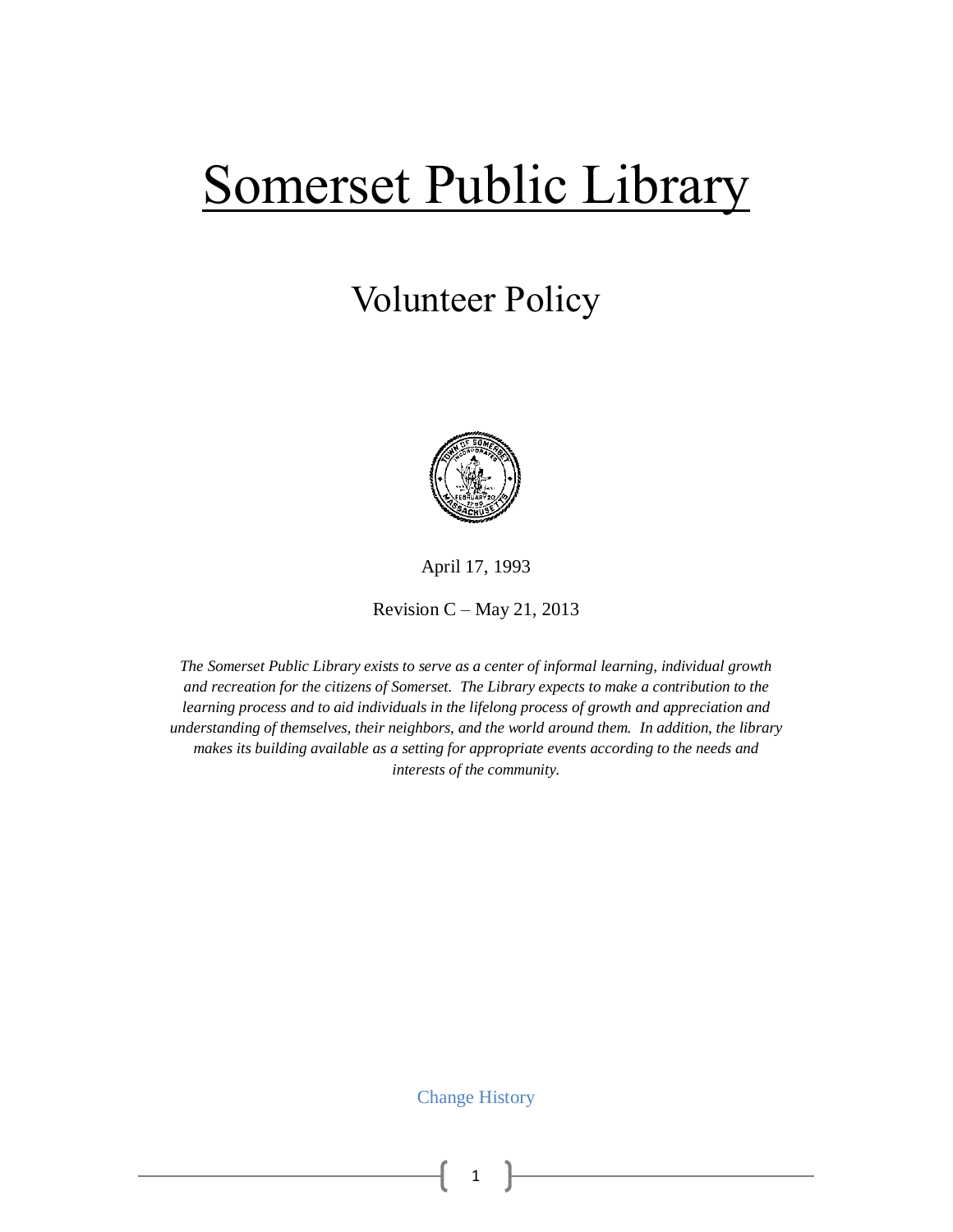The Somerset Public Library Volunteer Program is designed to expand and enhance public service to the community. Volunteers generally provide support services to paid staff; work on special projects; or help with special events or programs. Volunteers are expected to act in accordance with library policies and to reflect positive customer service attitudes to all library patrons.

Volunteers in grades 5 through 12 are considered Teen Volunteers and serve through the children's librarian and/or the young adult librarian. Parental permission is required.

Volunteers age 18 or older must have a successful Massachusetts CORI (Criminal Offender Record Information) background check.

# **Selection of Volunteers**

Volunteers are selected based on their qualifications in relation to the needs of the library at any given time, and based on their ability to commit to a consistent schedule of volunteer hours. Selection of volunteers is the responsibility of the Director and/or designated staff.

Prospective volunteers are requested to fill out an application form and will be interviewed by library staff and the Library Director. If there are no suitable volunteer opportunities, application forms will be kept on file for a period of one year. Applicants will be called if a project is identified which matches their interests or qualifications. The use of volunteers is based on availability of Library staff to provide supervision and training.

# **Roles and Responsibilities**

Individuals are required to wear a name badge that identifies them as a volunteer while they are working at the library.

Volunteers are expected to refer all requests for information to the library staff, other than purely directional questions (e.g. where is the bathroom; where is the children's room, etc.).

Volunteers are asked to keep an accurate record of the hours they work each week, for the use of the Director for statistical purposes.

The library depends on its volunteers for a wide variety of tasks which otherwise need to be assigned to library staff. We therefore ask volunteers to be reliable in their commitment to the library and to notify the library in advance if they are unable to work their regularly schedule time slot. In turn, volunteers will be notified immediately on any given day when the library opens late or closes early for any reason. A specific work schedule will be agreed upon. Volunteers will be asked to follow the policies set forth for library employees including dress code, privacy policies, standard operating procedures, etc.

2  $\uparrow$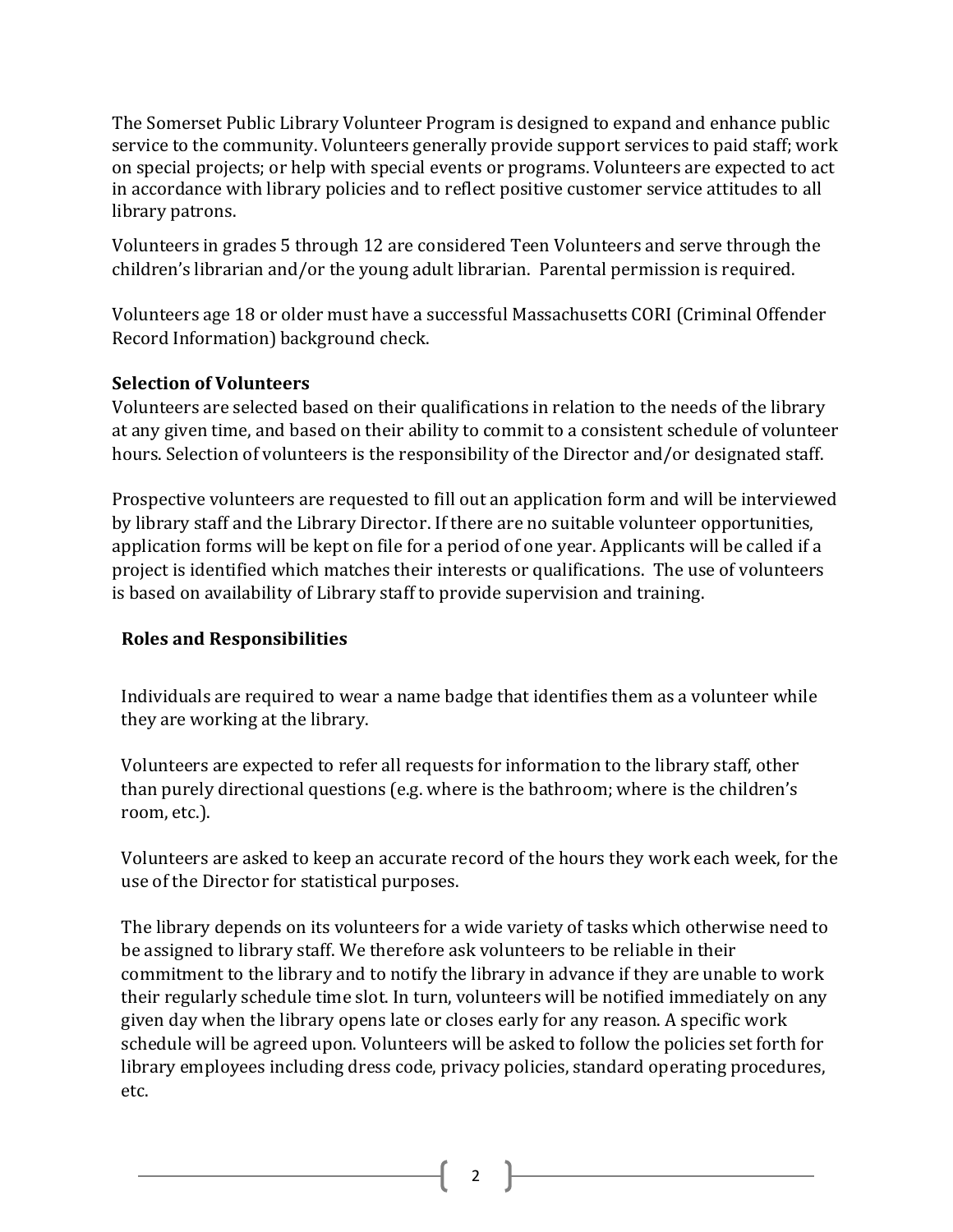Only paid employees are allowed access to the library circulation system computers.

# **Training and Supervision**

The Library Director and designated library staff coordinate the volunteer program. Volunteers will receive specific training in their assigned duties from the library staff member who directly supervises their work.

#### **Community Service**

Persons who seek volunteer assignments at the Somerset Public Library to meet a requirement set by an outside agency for the performance of community service shall be subject to the above selection process and all other provisions of this policy.

The Somerset Public Library will work in partnership with the coordinator of the Community Service program at the Somerset Berkley Regional High School and/or community service programs at local vocational or parochial High Schools attended by Somerset residents. College students working on Internship programs in Library Science and or related educational fields will also be considered.

# **Leaving Volunteer Service**

A volunteer selected for work on a special project will discontinue service when that project is completed or terminated, unless other arrangements have been made.

Whenever possible, the library will make an effort to reassign the volunteer. However, if no other mutually suitable volunteer position exists at the time, the volunteer will be asked to discontinue service and his or her application will be kept on file for one year, subject to review should a suitable position become available during that time.

In the event that a volunteer is unable to adequately perform the duties assigned to him or her, and no other appropriate positions are available, the volunteer may be removed from service.

[\(Application Form for Teens\)](file:///G:/Vounteers/Volunteer%20Application%20Form%20-%20Teens.pdf)

[\(Application Form for Adults\)](file:///G:/Vounteers/Volunteer%20Application%20Form%20-%20adult.pdf)

 $3$  ]